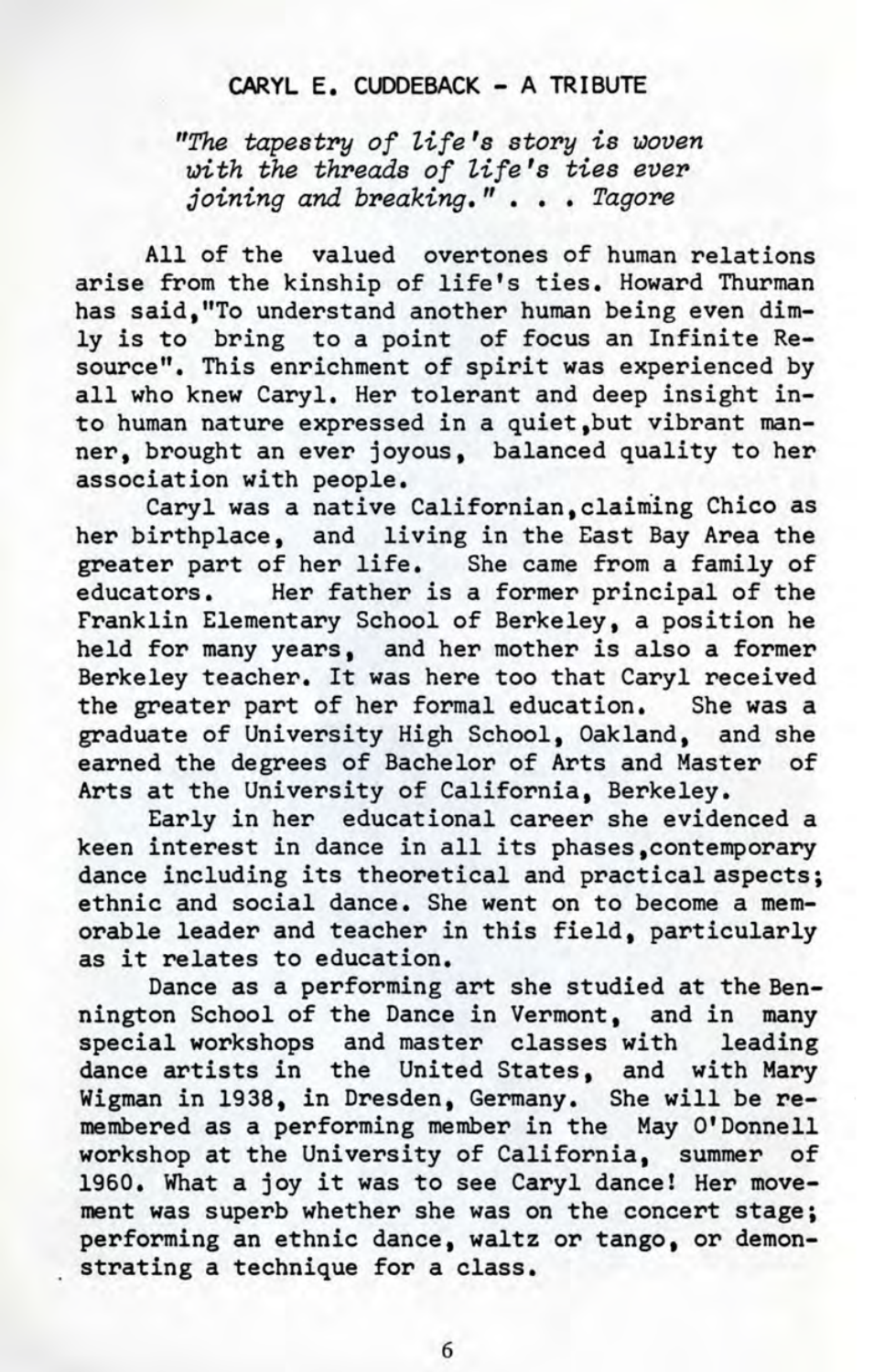

It was the art of teaching that stood at the center of her dance interests and toward which her major energies were directed. The educlational institutions of Oakland that were fortunate to have her on their teaching staffs were University, Oakland and Fremont High Schools and the Oakland City College where she

was last engaged. She taught in many Summer Sessions and Extension Division classes of the University of California,Berkeley, as well as at the Folk Dance Camp of the University of the Pacific at Stockton. Her devoted teaching service covered a period of thirty-five years. Her expert knowledge, scope of understanding, warmth and friendliness inspired not only her host of students, but her colleagues as well.

To the many professional organizations to which she belonged she gave most generously of herself in the way of holding office, presenting workshops, giving demonstrations and serving on panel discussions. Among the honors she received was election to Delta Kappa Gamma, the international honor society for women in education, followed by election to the presidency of the Delta Zeta Chapter in 1962-1963.

She had great enthusiasm for the Folk Dance Federation of California, serving in its Teacher Training Programs and enjoying to the fullest its festivals and club activities. Her knowledge and performance of the folk dance was enhanced by her contact with folk dance groups while traveling in England,Scandinavia, Germany and Czechoslovakia in 1938.

Caryl was beloved by countless students, colleagues and scores of friends and associates. Great is her loss to the dance world, not only locally, but nationally. Her contributions, however, are so marked and